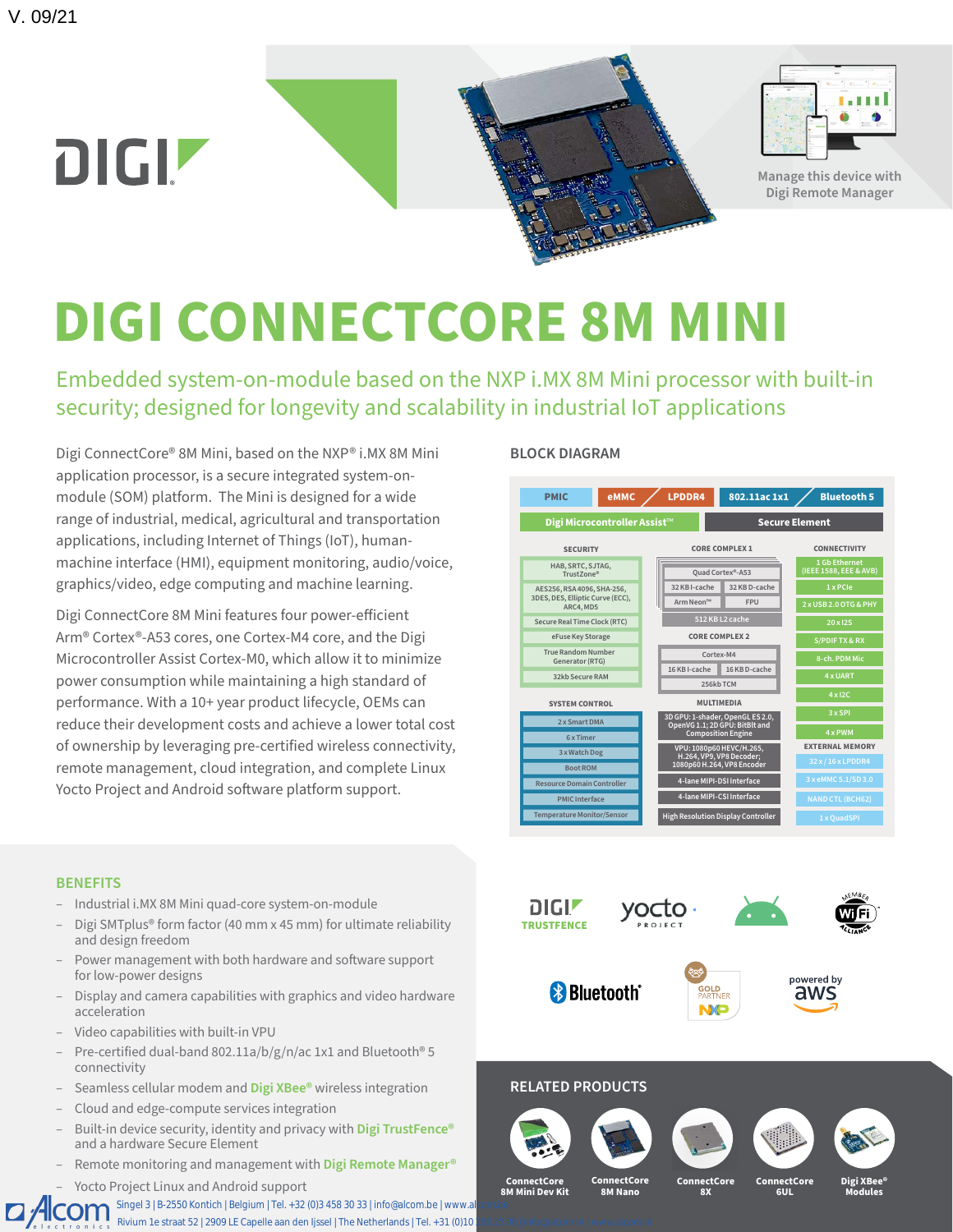| <b>SPECIFICATIONS</b>                             | Digi ConnectCore® 8M Mini                                                                                                                                                                                                                                                                                   |                                                                                                |  |  |
|---------------------------------------------------|-------------------------------------------------------------------------------------------------------------------------------------------------------------------------------------------------------------------------------------------------------------------------------------------------------------|------------------------------------------------------------------------------------------------|--|--|
| <b>APPLICATION PROCESSOR</b>                      | NXP® i.MX8 Mini<br>• Four Cortex®-A53 cores @ 1.6 GHz<br>• Cortex-M4 400 MHz core processor for low-power processing                                                                                                                                                                                        |                                                                                                |  |  |
| <b>MEMORY</b>                                     | Up to 8 GB eMMC, up to 2 GB of LPDDR4 (32-bit)                                                                                                                                                                                                                                                              |                                                                                                |  |  |
| <b>PMIC</b>                                       | NXP PCA9450                                                                                                                                                                                                                                                                                                 |                                                                                                |  |  |
| <b>GRAPHICS / VIDEO</b>                           | <b>Graphic Processing Unit:</b><br>• GCNanoUltra for 3D acceleration<br>• GC320 for 2D acceleration<br>• LCDIF display controller, supporting up to 1080 p 60 fps display<br>through MIPI DSI<br>• 4-lane MIPI DSI interface<br>• 4-lane MIPI CSI interface                                                 | Video Processing Unit:<br>• 1080 p 60 HEVC H.265 (decode)<br>· VP9, H.264, VP8 (encode/decode) |  |  |
| <b>SECURITY</b>                                   | Digi TrustFence®, TRNG, TrustZone, Secure RTC, Secure JTAG, Secure Element                                                                                                                                                                                                                                  |                                                                                                |  |  |
| <b>PERIPHERALS / INTERFACES</b>                   | • USB 2.0 OTG controllers with integrated PHY interfaces<br>• Three Ultra Secure Digital Host Controller (uSDHC) interfaces<br>Gigabit Ethernet controller<br>• Four Universal Asynchronous Receiver / Transmitter (UART) modules<br>· Four I2C modules<br>· Three SPI modules<br>• PCI Express 2.0 (PCIe)  |                                                                                                |  |  |
| <b>ETHERNET</b>                                   | 10/100/1000M Ethernet + AVB                                                                                                                                                                                                                                                                                 |                                                                                                |  |  |
| WI-FI                                             | 802.11a/b/g/n/ac dual-band wireless<br>Bluetooth <sup>®</sup> 5                                                                                                                                                                                                                                             |                                                                                                |  |  |
| <b>BLUETOOTH</b>                                  |                                                                                                                                                                                                                                                                                                             |                                                                                                |  |  |
| <b>ON-MODULE MICROCONTROLLER</b><br><b>ASSIST</b> | Digi Microcontroller Assist™<br>· Independent Cortex-M0+ microcontroller subsystem<br>• Supporting ultra-low power modes $@$ <3µA<br>Industrial: -40° C to 85° C (-40° F to 185° F), depending on use case and enclosure/system design<br>-50° C to 125° C (-58° F to 257° F)<br>5% to 90% (non-condensing) |                                                                                                |  |  |
| <b>OPERATING TEMPERATURE</b>                      |                                                                                                                                                                                                                                                                                                             |                                                                                                |  |  |
| <b>STORAGE TEMPERATURE</b>                        |                                                                                                                                                                                                                                                                                                             |                                                                                                |  |  |
| <b>RELATIVE HUMIDITY</b>                          |                                                                                                                                                                                                                                                                                                             |                                                                                                |  |  |
| <b>RADIO APPROVALS</b>                            | US, Canada, EU, Japan, Australia/New Zealand                                                                                                                                                                                                                                                                |                                                                                                |  |  |
| <b>EMISSIONS / IMMUNITY / SAFETY</b>              | FCC Part 15 Class B, EN 55022 Class B, EN 61000-3-2, EN 61000-3-3, ICES-003 Class B, VCCI Class II, AS 3548,<br>FCC Part 15 Subpart C Section 15.247, IC (Industry Canada), RSS-210 Issue 5 Section 6.2.2(o), EN 300 328, EN 301 489-17,<br>EN 55024, EN 301 489-3                                          |                                                                                                |  |  |
| <b>DESIGN VERIFICATION</b>                        | Temperature: IEC 60068-2-1, IEC 60068-2-2, IEC 60068-2-78<br>Vibration/Shock: IEC 60068-2-6, IEC 60068-2-64, IEC 60068-2-27, HALT                                                                                                                                                                           |                                                                                                |  |  |
| <b>MECHANICAL DIMENSIONS</b>                      | 118 castellated vias, LGA-474, 1.27 mm pitch, fully shielded for radio emissions and thermal management (heat-spreading)<br>40 mm x 45 mm x 3.5 mm (1.6 in x 1.8 in x 0.1 in)                                                                                                                               |                                                                                                |  |  |
| <b>PRODUCT WARRANTY</b>                           | 3-year                                                                                                                                                                                                                                                                                                      |                                                                                                |  |  |